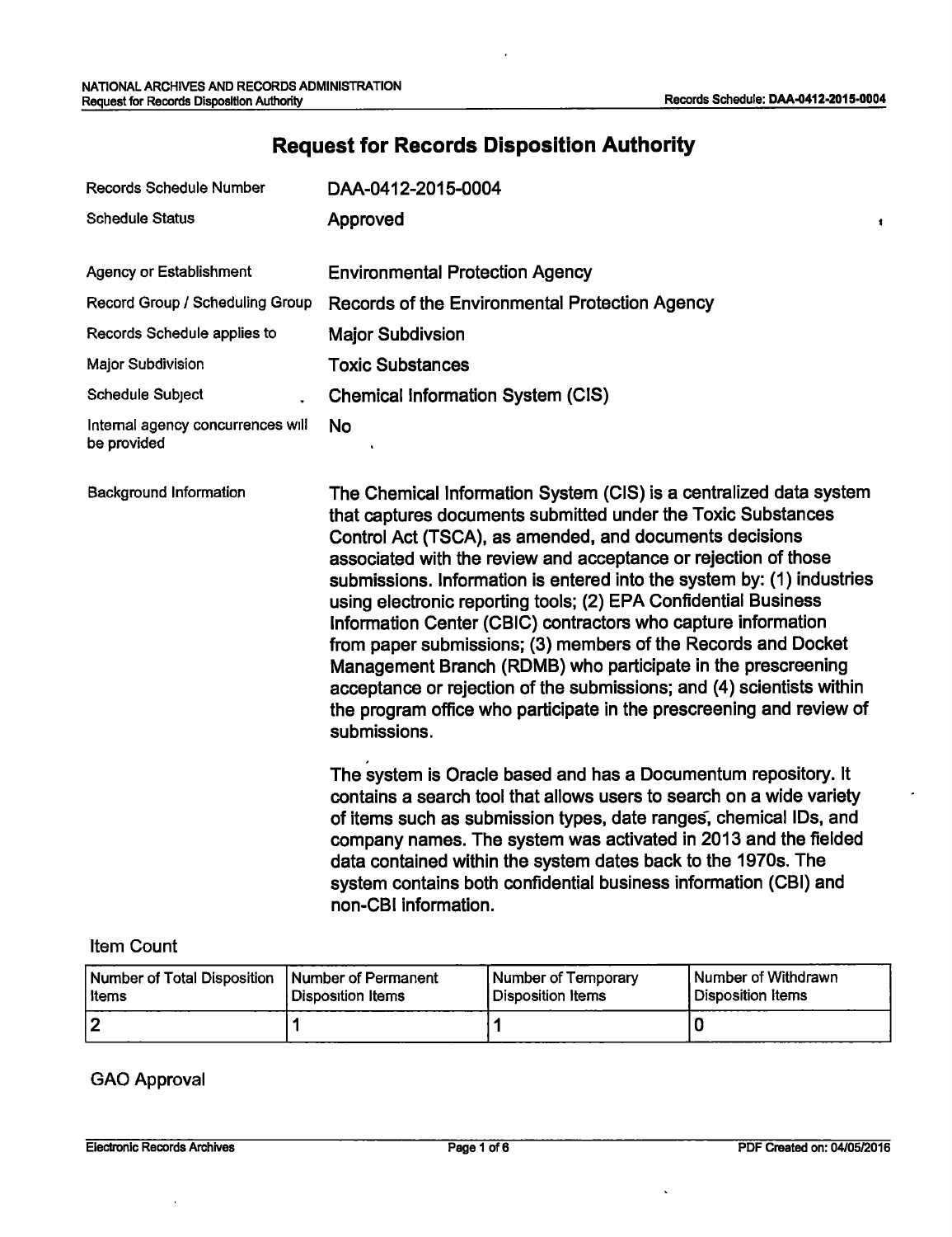l,

 $\ddot{\phantom{a}}$ 

## Outline of Records Schedule Items for DAA-0412-2015-0004

| Sequence Number |                                                                                                                                                           |
|-----------------|-----------------------------------------------------------------------------------------------------------------------------------------------------------|
|                 | Electronic data, except import and export records<br>Disposition Authority Number: DAA-0412-2015-0004-0001                                                |
| 2 ا             | Electronic data - import and export records for TSCA Section 12(b) and Section 13<br>submissions<br>Disposition Authority Number: DAA-0412-2015-0004-0002 |

 $\ddot{\phantom{a}}$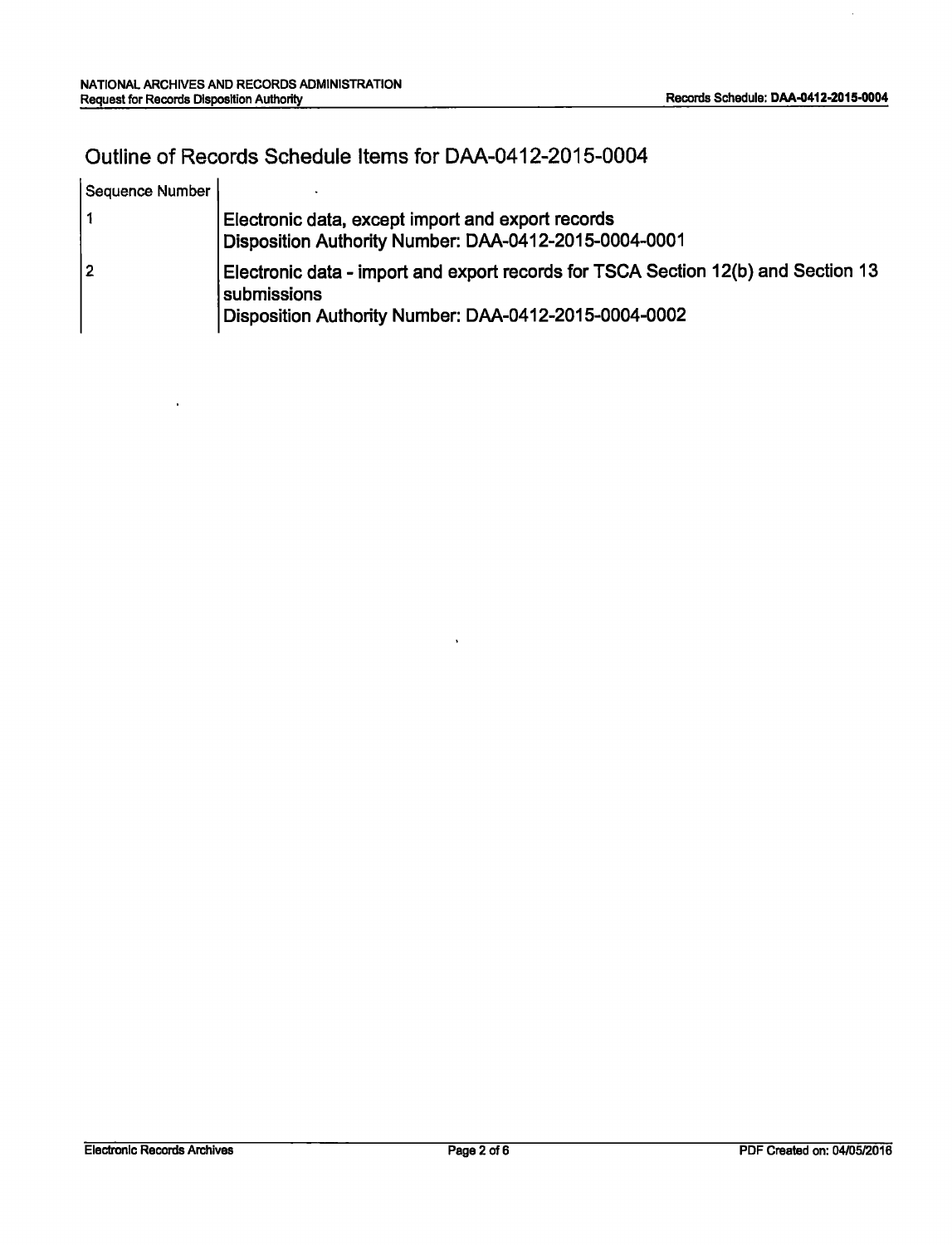$\ddot{\phantom{a}}$ 

 $\ddot{\phantom{0}}$ 

### Records Schedule Items

| Sequence Number |                                                                                                                                     |                                                                                                                                                                                                                                                                         |                     |  |
|-----------------|-------------------------------------------------------------------------------------------------------------------------------------|-------------------------------------------------------------------------------------------------------------------------------------------------------------------------------------------------------------------------------------------------------------------------|---------------------|--|
| 1               | Electronic data, except import and export records                                                                                   |                                                                                                                                                                                                                                                                         |                     |  |
|                 | <b>Disposition Authority Number</b><br>DAA-0412-2015-0004-0001                                                                      |                                                                                                                                                                                                                                                                         |                     |  |
|                 | <b>Final Disposition</b>                                                                                                            | Permanent                                                                                                                                                                                                                                                               |                     |  |
|                 | Item Status                                                                                                                         | <b>Active</b>                                                                                                                                                                                                                                                           |                     |  |
|                 | Is this item media neutral?                                                                                                         | <b>No</b>                                                                                                                                                                                                                                                               |                     |  |
|                 | <b>Explanation of limitation</b>                                                                                                    | Data and documents are either submitted<br>electronically or scanned into the system.                                                                                                                                                                                   |                     |  |
|                 | Do any of the records covered<br>by this item currently exist in<br>electronic format(s) other than e-<br>mail and word processing? | Yes                                                                                                                                                                                                                                                                     |                     |  |
|                 | Do any of the records covered<br>by this item exist as structured<br>electronic data?                                               | Yes                                                                                                                                                                                                                                                                     |                     |  |
|                 | <b>Manual Citation</b>                                                                                                              |                                                                                                                                                                                                                                                                         | <b>Manual Title</b> |  |
|                 | EPA 0758 item a                                                                                                                     |                                                                                                                                                                                                                                                                         |                     |  |
|                 | <b>Disposition Instruction</b>                                                                                                      |                                                                                                                                                                                                                                                                         |                     |  |
|                 | <b>Cutoff Instruction</b>                                                                                                           | Close when program is discontinued or system is<br>terminated.                                                                                                                                                                                                          |                     |  |
|                 | <b>Transfer to the National Archives</b><br>for Accessioning                                                                        | While system is in operation, transfer a copy of the<br>data as specified in 36 CFR 1235.44-1235.50 or<br>standards applicable at the time, to the National<br>Archives every 5 years. Transfer final data to the<br>National Archives 6 months after system is closed. |                     |  |
|                 | <b>Additional Information</b>                                                                                                       |                                                                                                                                                                                                                                                                         |                     |  |
|                 | What will be the date span of the<br>initial transfer of records to the<br><b>National Archives?</b>                                | <b>Unknown</b><br>Unknown                                                                                                                                                                                                                                               |                     |  |
|                 | How frequently will your agency<br>transfer these records to the<br><b>National Archives?</b>                                       | Every 5 Years                                                                                                                                                                                                                                                           |                     |  |
|                 |                                                                                                                                     |                                                                                                                                                                                                                                                                         |                     |  |

 $\overline{\phantom{a}}$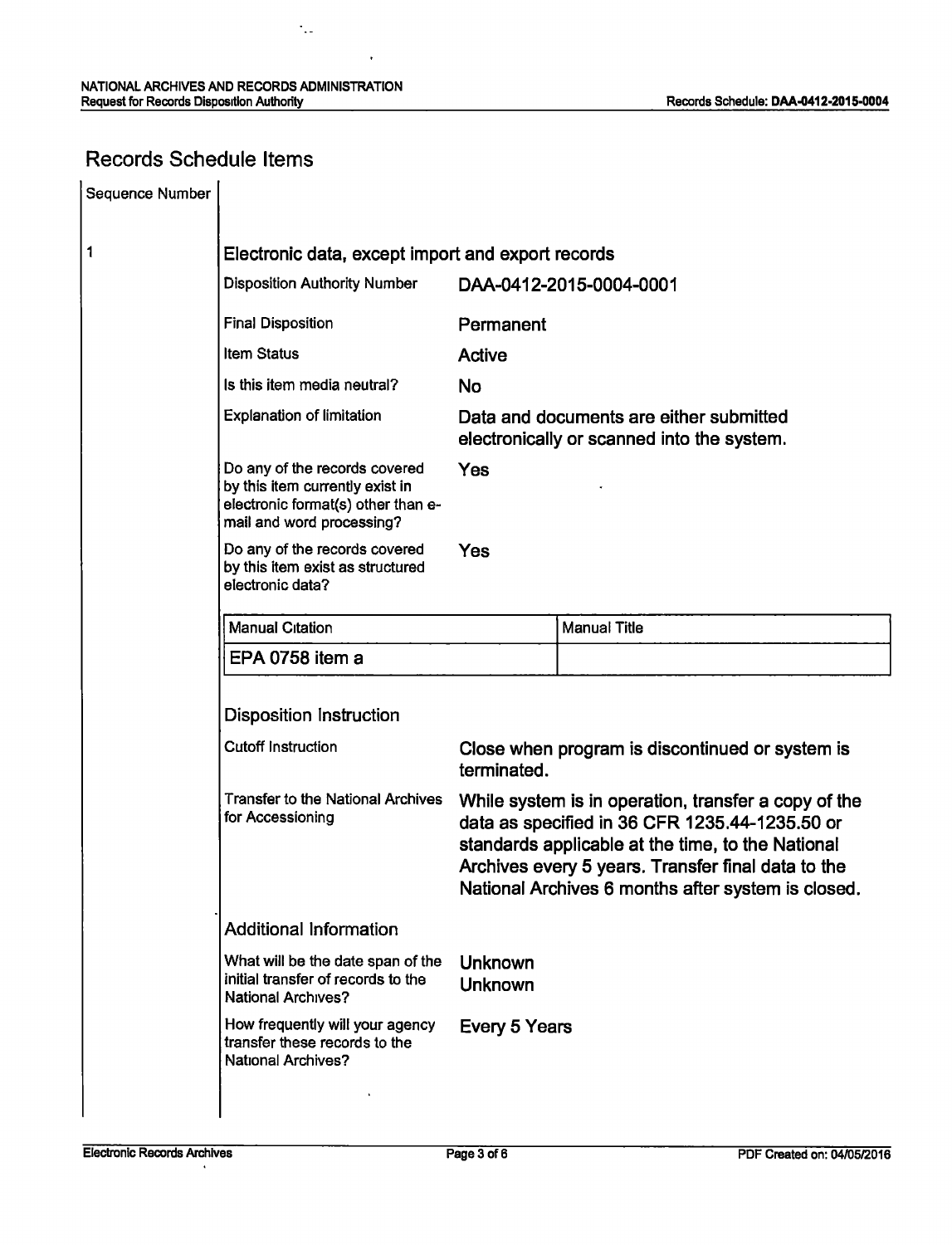$\overline{\phantom{a}}$ 

 $|2\rangle$ 

| Electronic data - import and export records for TSCA Section 12(b) and Section 13<br>submissions                                    |                                                                                       |                     |  |
|-------------------------------------------------------------------------------------------------------------------------------------|---------------------------------------------------------------------------------------|---------------------|--|
| <b>Disposition Authority Number</b>                                                                                                 | DAA-0412-2015-0004-0002                                                               |                     |  |
| Final Disposition                                                                                                                   | Temporary                                                                             |                     |  |
| <b>Item Status</b>                                                                                                                  | <b>Active</b>                                                                         |                     |  |
| Is this item media neutral?                                                                                                         | No                                                                                    |                     |  |
| <b>Explanation of limitation</b>                                                                                                    | Data and documents are either submitted<br>electronically or scanned into the system. |                     |  |
| Do any of the records covered<br>by this item currently exist in<br>electronic format(s) other than e-<br>mail and word processing? | Yes                                                                                   |                     |  |
| Do any of the records covered<br>by this item exist as structured<br>electronic data?                                               | Yes                                                                                   |                     |  |
| <b>Manual Citation</b>                                                                                                              |                                                                                       | <b>Manual Title</b> |  |
| EPA 0758 item b                                                                                                                     |                                                                                       |                     |  |
| <b>Disposition Instruction</b>                                                                                                      |                                                                                       |                     |  |
| <b>Cutoff Instruction</b>                                                                                                           | Close when activity, project, or topic completed.                                     |                     |  |
| <b>Retention Period</b>                                                                                                             | Destroy 5 year(s) after file closure.                                                 |                     |  |
| <b>Additional Information</b>                                                                                                       |                                                                                       |                     |  |
| <b>GAO Approval</b>                                                                                                                 | <b>Not Required</b>                                                                   |                     |  |